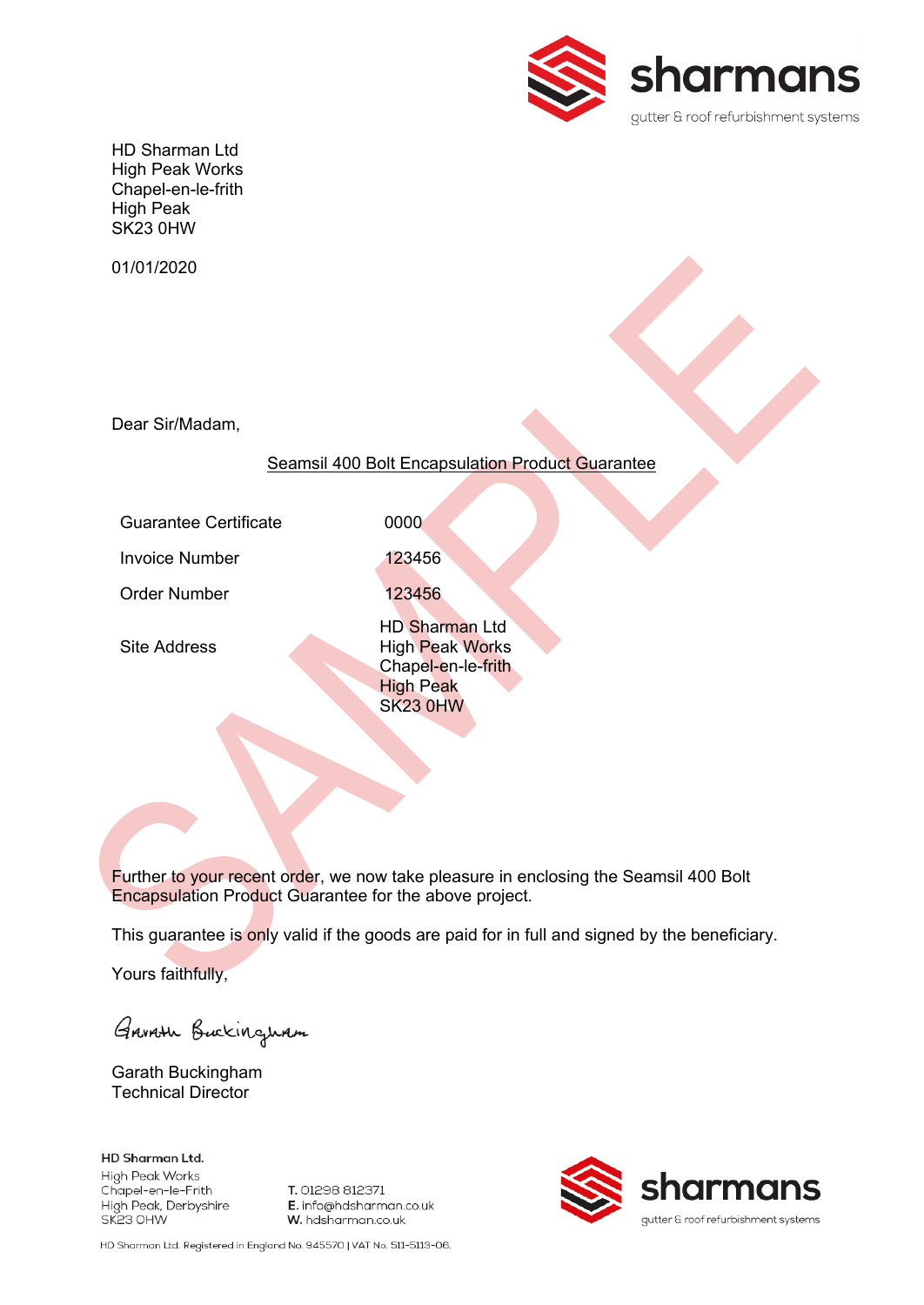# **Seamsil 400**

### **Roof Bolt Encapsulation 12 Month Guarantee**

Certificate number: 0000

hdsharman.co.uk

Project address:

HD Sharman Ltd High Peak Works Chapel-en-le-frith High Peak SK23 0HW



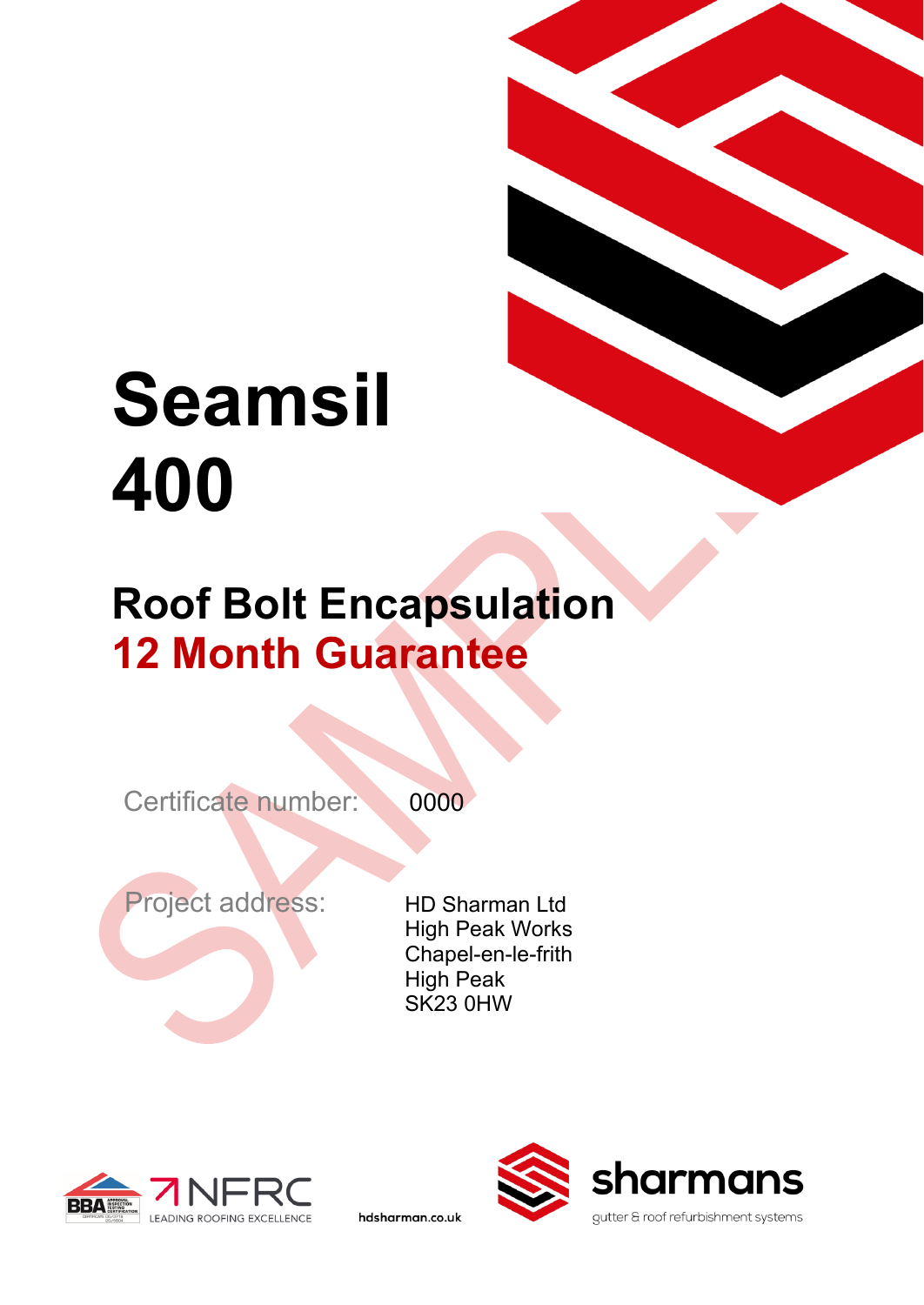## **Product Guarantee**

| <b>Beneficiary:</b>                                                                                                                           | <b>HD Sharman Ltd</b>                                                                                                                                                                                                                             |
|-----------------------------------------------------------------------------------------------------------------------------------------------|---------------------------------------------------------------------------------------------------------------------------------------------------------------------------------------------------------------------------------------------------|
| The Trained Contractor and any other person who is<br>entitled to the benefit of this guarantee in<br>accordance with clause 6.2 of the Terms |                                                                                                                                                                                                                                                   |
| <b>Installation Address:</b>                                                                                                                  | <b>HD Sharman Ltd</b><br><b>High Peak Works</b><br>Chapel-en-le-frith<br><b>High Peak</b><br>SK23 0HW                                                                                                                                             |
| <b>Product:</b>                                                                                                                               | Seamsil 400 Bolt Encapsulation System                                                                                                                                                                                                             |
| <b>Installation Completion</b><br>Date confirmed by you:                                                                                      | 01/01/2020                                                                                                                                                                                                                                        |
| <b>Guarantee Number:</b>                                                                                                                      | 0000                                                                                                                                                                                                                                              |
| <b>Guarantee Period:</b>                                                                                                                      | 12 months from the Installation Completion Date                                                                                                                                                                                                   |
| Guarantee                                                                                                                                     | Subject to the Terms (as defined below), HD Sharman<br>Limited guarantees that, during the Guarantee Period, the<br>system will provide a tough elastic seal to effectively<br>encapsulate the damaged area to restrict further<br>deterioration. |

This page and the terms and conditions set out overleaf and attached, where applicable (together, the **"Terms"**) are the terms and conditions of HD Sharman Limited's Guarantee for the Product.

Please read the Terms carefully. **Please note that the Guarantee will not be valid and you will not be able to make a claim under it, unless you have complied with the Terms.**

| Signed for and on behalf of HD Sharman | By signing here: You confirm that you have  |
|----------------------------------------|---------------------------------------------|
| Limited                                | installed the system in accordance with the |
| Garath Buckingham                      | relevant system specifications.             |
| Garath Buckingham                      |                                             |